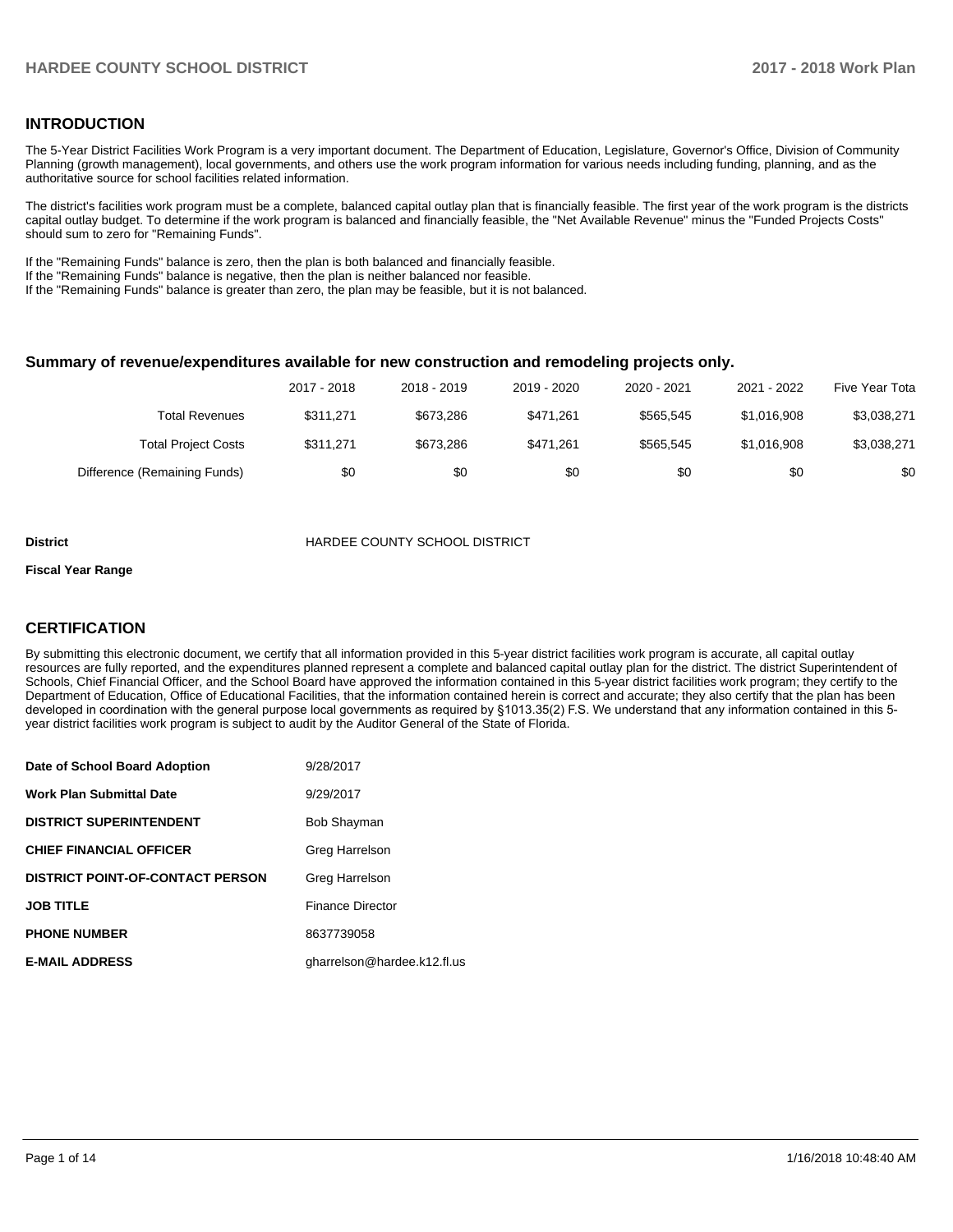# **Expenditures**

## **Expenditure for Maintenance, Repair and Renovation from 1.50-Mills and PECO**

Annually, prior to the adoption of the district school budget, each school board must prepare a tentative district facilities work program that includes a schedule of major repair and renovation projects necessary to maintain the educational and ancillary facilities of the district.

| Item                                                                                                                                                                                                                             | 2017 - 2018<br><b>Actual Budget</b> | 2018 - 2019<br>Projected | 2019 - 2020<br>Projected | 2020 - 2021<br>Projected | 2021 - 2022<br>Projected | <b>Total</b> |  |  |  |  |
|----------------------------------------------------------------------------------------------------------------------------------------------------------------------------------------------------------------------------------|-------------------------------------|--------------------------|--------------------------|--------------------------|--------------------------|--------------|--|--|--|--|
| <b>HVAC</b>                                                                                                                                                                                                                      | \$175,432                           | \$175,432                | \$175,432                | \$175,432                | \$175,432                | \$877,160    |  |  |  |  |
| BOWLING GREEN ELEMENTARY, HARDEE JUNIOR HIGH (OLD), HARDEE SENIOR HIGH, HARDEE SUPERINTENDENT'S OFFICE,<br>Locations:<br>HILLTOP ELEMENTARY/HARDEE JUNIOR HIGH, NORTH WAUCHULA ELEMENTARY, WAUCHULA ELEMENTARY, ZOLFO ELEMENTARY |                                     |                          |                          |                          |                          |              |  |  |  |  |
| Flooring                                                                                                                                                                                                                         | \$0                                 | \$0                      | \$0                      | \$0                      | \$0                      | \$0          |  |  |  |  |
| No Locations for this expenditure.<br>Locations:                                                                                                                                                                                 |                                     |                          |                          |                          |                          |              |  |  |  |  |
| Roofing                                                                                                                                                                                                                          | \$0                                 | \$0                      | \$0                      | \$0                      | \$0                      | \$0          |  |  |  |  |
| Locations: No Locations for this expenditure.                                                                                                                                                                                    |                                     |                          |                          |                          |                          |              |  |  |  |  |
| Safety to Life                                                                                                                                                                                                                   | \$0                                 | \$0                      | \$0                      | \$0                      | \$0                      | \$0          |  |  |  |  |
| Locations: No Locations for this expenditure.                                                                                                                                                                                    |                                     |                          |                          |                          |                          |              |  |  |  |  |
| Fencing                                                                                                                                                                                                                          | \$0                                 | \$0                      | \$0                      | \$0                      | \$0                      | \$0          |  |  |  |  |
| Locations: No Locations for this expenditure.                                                                                                                                                                                    |                                     |                          |                          |                          |                          |              |  |  |  |  |
| Parking                                                                                                                                                                                                                          | \$0                                 | \$0                      | \$0                      | \$0                      | \$0                      | \$0          |  |  |  |  |
| Locations: No Locations for this expenditure.                                                                                                                                                                                    |                                     |                          |                          |                          |                          |              |  |  |  |  |
| Electrical                                                                                                                                                                                                                       | \$0                                 | \$0                      | \$0                      | \$0                      | \$0                      | \$0          |  |  |  |  |
| Locations: No Locations for this expenditure.                                                                                                                                                                                    |                                     |                          |                          |                          |                          |              |  |  |  |  |
| Fire Alarm                                                                                                                                                                                                                       | \$0                                 | \$0                      | \$0                      | \$0                      | \$0                      | \$0          |  |  |  |  |
| Locations: No Locations for this expenditure.                                                                                                                                                                                    |                                     |                          |                          |                          |                          |              |  |  |  |  |
| Telephone/Intercom System                                                                                                                                                                                                        | \$0                                 | \$0                      | \$0                      | \$0                      | \$0                      | \$0          |  |  |  |  |
| Locations: No Locations for this expenditure.                                                                                                                                                                                    |                                     |                          |                          |                          |                          |              |  |  |  |  |
| <b>Closed Circuit Television</b>                                                                                                                                                                                                 | \$0                                 | \$0                      | \$0                      | \$0                      | \$0                      | \$0          |  |  |  |  |
| Locations: No Locations for this expenditure.                                                                                                                                                                                    |                                     |                          |                          |                          |                          |              |  |  |  |  |
| Paint                                                                                                                                                                                                                            | \$0                                 | \$0                      | \$0                      | \$0                      | \$0                      | \$0          |  |  |  |  |
| Locations: No Locations for this expenditure.                                                                                                                                                                                    |                                     |                          |                          |                          |                          |              |  |  |  |  |
| Maintenance/Repair                                                                                                                                                                                                               | \$0                                 | \$0                      | \$0                      | \$0                      | \$0                      | \$0          |  |  |  |  |
| Locations: No Locations for this expenditure.                                                                                                                                                                                    |                                     |                          |                          |                          |                          |              |  |  |  |  |
| <b>Sub Total:</b>                                                                                                                                                                                                                | \$175,432                           | \$175,432                | \$175,432                | \$175,432                | \$175,432                | \$877,160    |  |  |  |  |

| <b>PECO</b><br>› Maintenance Expenditures | <b>CATE</b><br>4221<br>15,432 | <b>4175</b><br>132 I<br>▪ ∠د4.د ، | \$175,432 | \$175,432 | \$175,432 | \$87<br>7.160 |
|-------------------------------------------|-------------------------------|-----------------------------------|-----------|-----------|-----------|---------------|
| 1.50 Mill Sub Total:İ                     | \$0                           | \$0                               | \$0       | \$0       | \$0       | \$0           |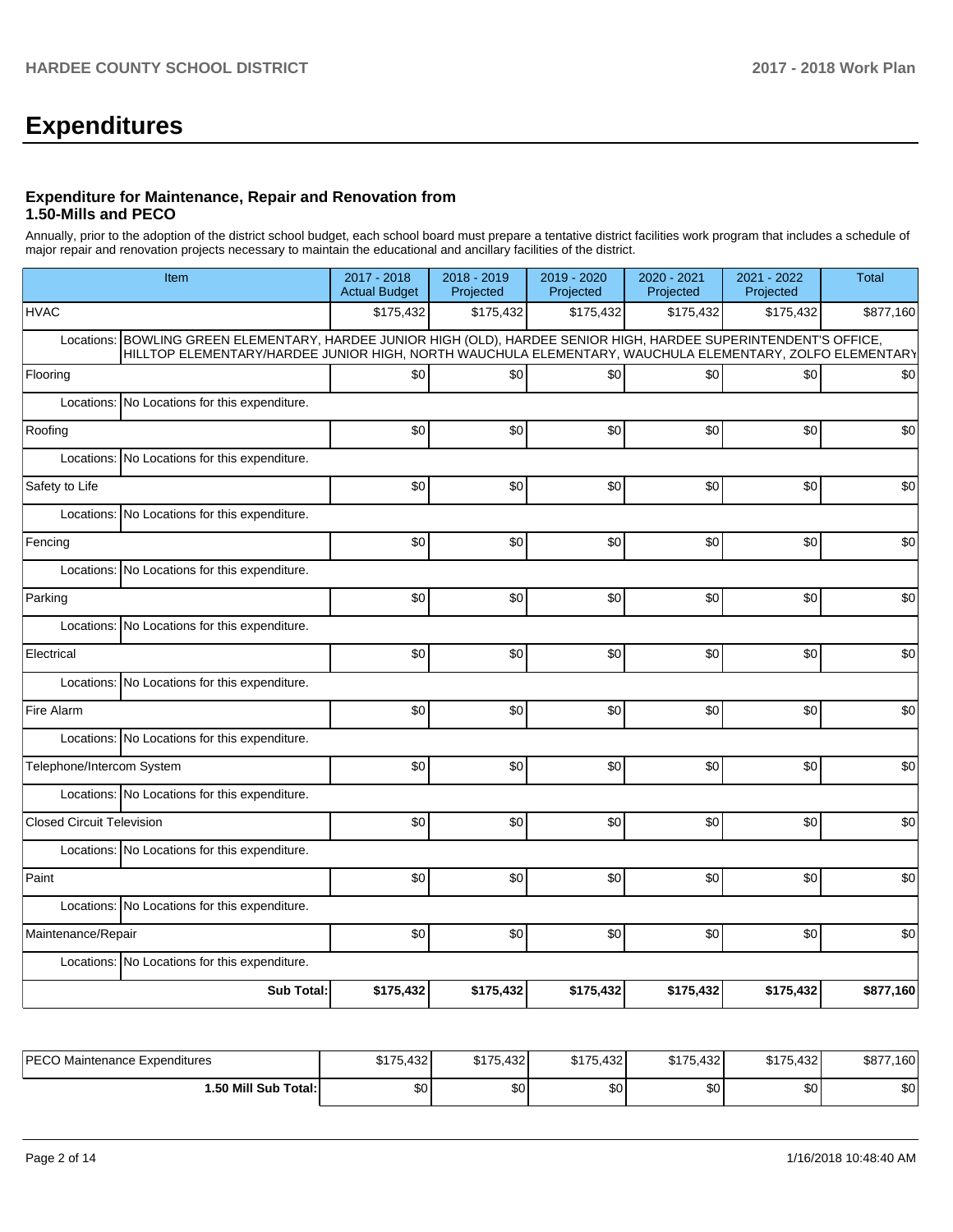No items have been specified.

| [Total: | \$175.432 | \$175.432 | \$175.432 | \$175.432 | \$175.432 | \$877,160 |
|---------|-----------|-----------|-----------|-----------|-----------|-----------|

# **Local 1.50 Mill Expenditure For Maintenance, Repair and Renovation**

Anticipated expenditures expected from local funding sources over the years covered by the current work plan.

| Item                                                         | 2017 - 2018<br><b>Actual Budget</b> | 2018 - 2019<br>Projected | 2019 - 2020<br>Projected | 2020 - 2021<br>Projected | 2021 - 2022<br>Projected | <b>Total</b> |
|--------------------------------------------------------------|-------------------------------------|--------------------------|--------------------------|--------------------------|--------------------------|--------------|
| Remaining Maint and Repair from 1.5 Mills                    | \$0                                 | \$0                      | \$0                      | \$0                      | \$0                      | \$0          |
| Maintenance/Repair Salaries                                  | \$0                                 | \$0                      | \$0                      | \$0                      | \$0                      | \$0          |
| <b>School Bus Purchases</b>                                  | \$347,510                           | \$239,000                | \$369,000                | \$253,000                | \$391,000                | \$1,599,510  |
| <b>Other Vehicle Purchases</b>                               | \$162,265                           | \$25,000                 | \$25,000                 | \$25,000                 | \$25,000                 | \$262,265    |
| <b>Capital Outlay Equipment</b>                              | \$443,771                           | \$300,000                | \$300,000                | \$300,000                | \$300,000                | \$1,643,771  |
| Rent/Lease Payments                                          | \$0                                 | \$0                      | \$0                      | \$0                      | \$0                      | \$0          |
| <b>COP Debt Service</b>                                      | \$0                                 | \$0                      | \$0                      | \$0                      | \$0                      | \$0          |
| Rent/Lease Relocatables                                      | \$0                                 | \$0                      | \$0                      | \$0                      | \$0                      | \$0          |
| <b>Environmental Problems</b>                                | \$0                                 | \$0                      | \$0                      | \$0                      | \$0                      | \$0          |
| s.1011.14 Debt Service                                       | \$0                                 | \$0                      | \$0                      | \$0                      | \$0                      | \$0          |
| <b>Special Facilities Construction Account</b>               | \$0                                 | \$0                      | \$0                      | \$0                      | \$0                      | \$0          |
| Premiums for Property Casualty Insurance - 1011.71<br>(4a,b) | \$324,720                           | \$330,000                | \$330,000                | \$330,000                | \$330,000                | \$1,644,720  |
| Qualified School Construction Bonds (QSCB)                   | \$0                                 | \$0                      | \$0                      | \$0                      | \$0                      | \$0          |
| Qualified Zone Academy Bonds (QZAB)                          | \$0                                 | \$0                      | \$0                      | \$0                      | \$0                      | \$0          |
| Allowable transfer to GF for maint, repairs                  | \$724,950                           | \$670,000                | \$670,000                | \$670,000                | \$670,000                | \$3,404,950  |
| Phased HVAC renovations at Sr. High- 2                       | \$100,000                           | \$80,000                 | \$80,000                 | \$80,000                 | \$0                      | \$340,000    |
| HVAC renovations as needed                                   | \$0                                 | \$100,000                | \$100,000                | \$100,000                | \$100,000                | \$400,000    |
| Flooring                                                     | \$9,000                             | \$15,000                 | \$15,000                 | \$15,000                 | \$15,000                 | \$69,000     |
| Roofing as needed (Districtwide)                             | \$0                                 | \$100,000                | \$100,000                | \$100,000                | \$100,000                | \$400,000    |
| <b>HVAC</b> renovations at stadium                           | \$17,153                            | \$0                      | \$0                      | \$0                      | \$0                      | \$17,153     |
| Renovate Bobcat Den at WES                                   | \$29,000                            | \$0                      | \$0                      | \$0                      | \$0                      | \$29,000     |
| Renovate student bathrooms at WES                            | \$30,600                            | \$0                      | \$0                      | \$0                      | \$0                      | \$30,600     |
| Renovate old Jr. High                                        | \$0                                 | \$100,000                | \$100,000                | \$100,000                | \$100,000                | \$400,000    |
| <b>Local Expenditure Totals:</b>                             | \$2,188,969                         | \$1,959,000              | \$2,089,000              | \$1,973,000              | \$2,031,000              | \$10,240,969 |

# **Revenue**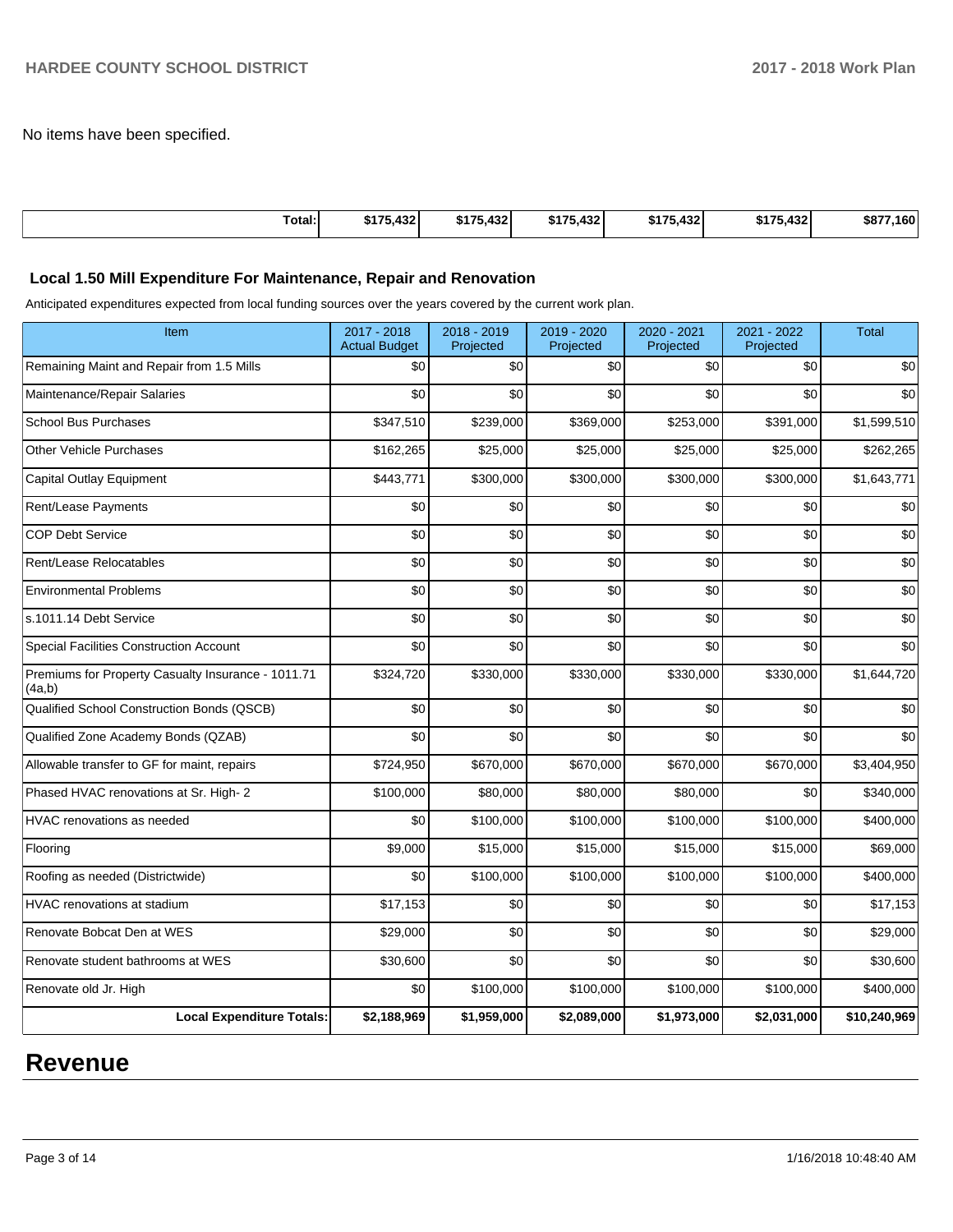# **1.50 Mill Revenue Source**

Schedule of Estimated Capital Outlay Revenue from each currently approved source which is estimated to be available for expenditures on the projects included in the tentative district facilities work program. All amounts are NET after considering carryover balances, interest earned, new COP's, 1011.14 and 1011.15 loans, etc. Districts cannot use 1.5-Mill funds for salaries except for those explicitly associated with maintenance/repair projects. (1011.71 (5), F.S.)

| Item                                                                                | Fund | $2017 - 2018$<br><b>Actual Value</b> | $2018 - 2019$<br>Projected | $2019 - 2020$<br>Projected | $2020 - 2021$<br>Projected | 2021 - 2022<br>Projected | <b>Total</b>    |
|-------------------------------------------------------------------------------------|------|--------------------------------------|----------------------------|----------------------------|----------------------------|--------------------------|-----------------|
| (1) Non-exempt property<br>lassessed valuation                                      |      | \$1,611,310,501                      | \$1,627,423,606            | \$1,643,697,842            | \$1,660,134,820            | \$1,676,736,169          | \$8,219,302,938 |
| $(2)$ The Millege projected for<br>discretionary capital outlay per<br>ls.1011.71   |      | 1.50                                 | 1.50                       | 1.50                       | 1.50                       | 1.50 <sub>1</sub>        |                 |
| $(3)$ Full value of the 1.50-Mill<br>discretionary capital outlay per<br>ls.1011.71 |      | \$2,707,002                          | \$2,734,072                | \$2,761,412                | \$2,789,026                | \$2,816,917              | \$13,808,429    |
| $(4)$ Value of the portion of the 1.50<br>-Mill ACTUALLY levied                     | 370  | \$2,320,287                          | \$2,343,490                | \$2,366,925                | \$2,390,594                | \$2,414,500              | \$11,835,796    |
| $(5)$ Difference of lines $(3)$ and $(4)$                                           |      | \$386,715                            | \$390,582                  | \$394,487                  | \$398,432                  | \$402,417                | \$1,972,633     |

# **PECO Revenue Source**

The figure in the row designated "PECO Maintenance" will be subtracted from funds available for new construction because PECO maintenance dollars cannot be used for new construction.

| <b>Item</b>                          | Fund         | $2017 - 2018$<br><b>Actual Budget</b> | $2018 - 2019$<br>Projected | 2019 - 2020<br>Projected | 2020 - 2021<br>Projected | 2021 - 2022<br>Projected | Total       |
|--------------------------------------|--------------|---------------------------------------|----------------------------|--------------------------|--------------------------|--------------------------|-------------|
| <b>IPECO New Construction</b>        | 340 <b>I</b> | \$0                                   | \$0                        | \$19.527                 | \$69.142                 | \$86,671                 | \$175,340   |
| <b>PECO Maintenance Expenditures</b> |              | \$175.432                             | \$175.432                  | \$175.432                | \$175.432                | \$175.432                | \$877,160   |
|                                      |              | \$175.432                             | \$175,432                  | \$194.959                | \$244.574                | \$262,103                | \$1,052,500 |

## **CO & DS Revenue Source**

Revenue from Capital Outlay and Debt Service funds.

| Item                                      | Fund             | $2017 - 2018$<br><b>Actual Budget</b> | $2018 - 2019$<br>Projected | $2019 - 2020$<br>Projected | $2020 - 2021$<br>Projected | $2021 - 2022$<br>Projected | <b>Total</b> |
|-------------------------------------------|------------------|---------------------------------------|----------------------------|----------------------------|----------------------------|----------------------------|--------------|
| ICO & DS Cash Flow-through<br>Distributed | 360              | \$76.778                              | \$76,778                   | \$76.778                   | \$76,778                   | \$76.778                   | \$383,890    |
| ICO & DS Interest on<br>Undistributed CO  | 360 <sup>1</sup> | \$1,731                               | \$1,731                    | \$1,731                    | \$1.731                    | \$1,731                    | \$8,655      |
|                                           |                  | \$78,509                              | \$78,509                   | \$78,509                   | \$78,509                   | \$78,509                   | \$392,545    |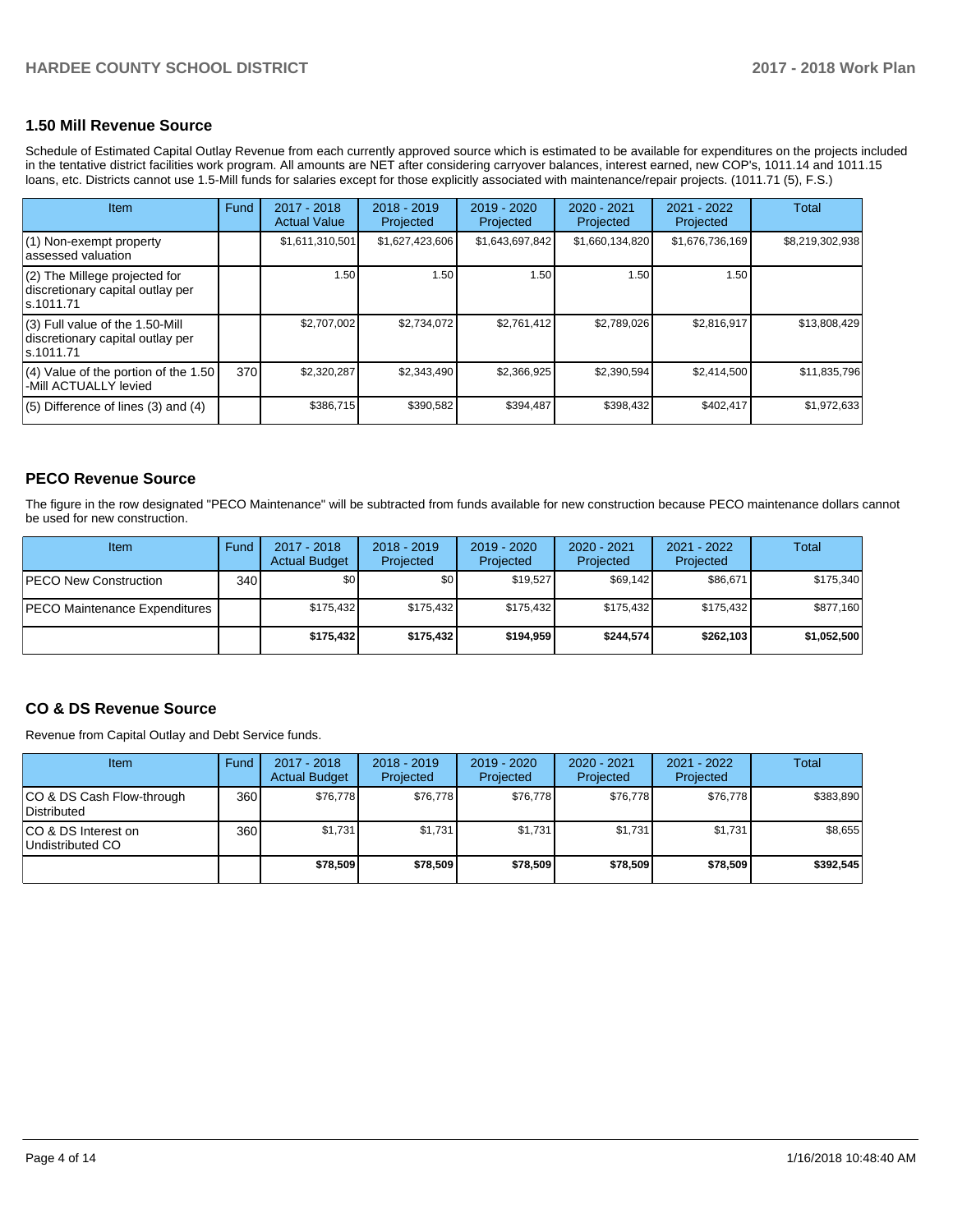## **Fair Share Revenue Source**

Nothing reported for this section. All legally binding commitments for proportionate fair-share mitigation for impacts on public school facilities must be included in the 5-year district work program.

## **Sales Surtax Referendum**

Specific information about any referendum for a 1-cent or 1/2-cent surtax referendum during the previous year.

**Did the school district hold a surtax referendum during the past fiscal year 2016 - 2017?**

No

#### **Additional Revenue Source**

Any additional revenue sources

| Item                                                                                | 2017 - 2018<br><b>Actual Value</b> | 2018 - 2019<br>Projected | 2019 - 2020<br>Projected | 2020 - 2021<br>Projected | 2021 - 2022<br>Projected | <b>Total</b> |
|-------------------------------------------------------------------------------------|------------------------------------|--------------------------|--------------------------|--------------------------|--------------------------|--------------|
| Proceeds from Voted Capital<br>Improvements millage                                 | \$0                                | \$0                      | \$0                      | \$0                      | \$0                      | \$0          |
| Other Revenue for Other Capital Projects                                            | \$101,284                          | \$0                      | \$0                      | \$0                      | \$0                      | \$101,284    |
| Proceeds from 1/2 cent sales surtax<br>authorized by school board                   | \$0                                | \$0                      | \$0                      | \$0                      | \$0                      | \$0          |
| Proceeds from local governmental<br>infrastructure sales surtax                     | \$0                                | \$0                      | \$0                      | \$0                      | \$0                      | \$0          |
| Proceeds from Certificates of<br>Participation (COP's) Sale                         | \$0                                | \$0                      | \$0                      | \$0                      | \$0                      | \$0          |
| Classrooms First Bond proceeds amount<br>authorized in FY 1997-98                   | \$0                                | \$0                      | \$0                      | \$0                      | \$0                      | \$0          |
| <b>Classrooms for Kids</b>                                                          | \$0                                | \$0                      | \$0                      | \$0                      | \$0                      | \$0          |
| <b>District Equity Recognition</b>                                                  | \$0                                | \$0                      | \$0                      | \$0                      | \$0                      | \$0          |
| <b>Federal Grants</b>                                                               | \$0                                | \$0                      | \$0                      | \$0                      | \$0                      | \$0          |
| Proportionate share mitigation (actual<br>cash revenue only, not in kind donations) | \$0                                | \$0                      | \$0                      | \$0                      | \$0                      | \$0          |
| Impact fees received                                                                | \$0                                | \$0                      | \$0                      | \$0                      | \$0                      | \$0          |
| Private donations                                                                   | \$0                                | \$0                      | \$0                      | \$0                      | \$0                      | \$0          |
| Grants from local governments or not-for-<br>profit organizations                   | \$0                                | \$0                      | \$0                      | \$0                      | \$0                      | \$0          |
| Interest, Including Profit On Investment                                            | \$160                              | \$300                    | \$300                    | \$300                    | \$300                    | \$1,360      |
| Revenue from Bonds pledging proceeds<br>from 1 cent or 1/2 cent Sales Surtax        | \$0                                | \$0                      | \$0                      | \$0                      | \$0                      | \$0          |
| <b>Total Fund Balance Carried Forward</b>                                           | \$0                                | \$209,987                | \$95,000                 | \$0                      | \$467,928                | \$772,915    |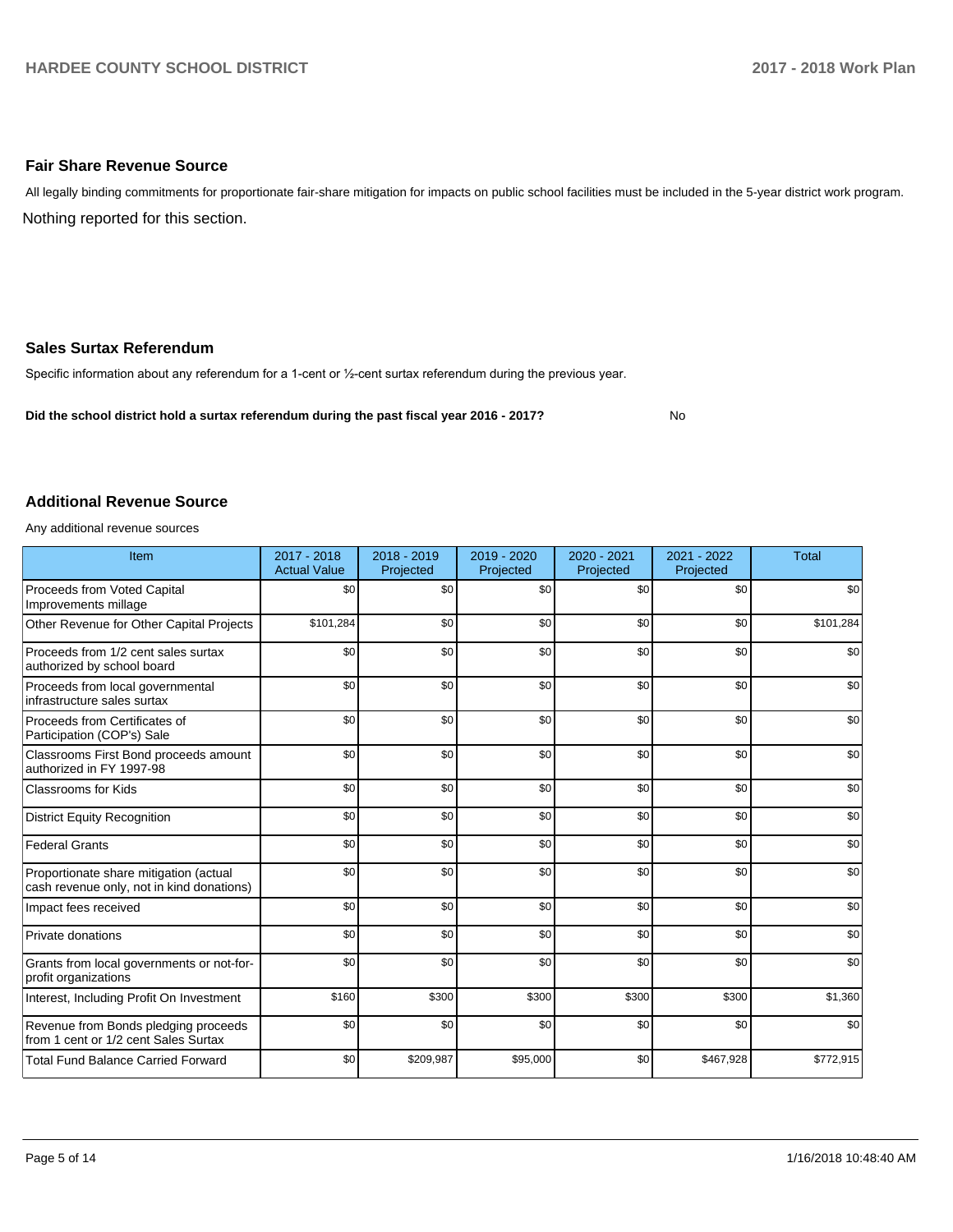# **HARDEE COUNTY SCHOOL DISTRICT 2017 - 2018 Work Plan**

| General Capital Outlay Obligated Fund<br><b>Balance Carried Forward From Total</b><br>Fund Balance Carried Forward | \$0       | \$0       | \$0      | \$0   | \$0       | \$0       |
|--------------------------------------------------------------------------------------------------------------------|-----------|-----------|----------|-------|-----------|-----------|
| Special Facilities Construction Account                                                                            | \$0       | \$0       | \$0      | \$0   | \$0       | \$0       |
| One Cent - 1/2 Cent Sales Surtax Debt<br>Service From Total Fund Balance Carried<br><b>Forward</b>                 | \$0       | \$0       | \$0      | \$0   | \$0       | \$0       |
| Capital Outlay Projects Funds Balance<br>Carried Forward From Total Fund<br>Balance Carried Forward                | \$0       | \$0       | \$0      | \$0   | \$0       | \$0       |
| Proceeds from a s.1011.14/15 F.S. Loans                                                                            | \$0       | \$0       | \$0      | \$0   | \$0       | \$0       |
| District Bonds - Voted local bond<br>referendum proceeds per s.9, Art VII<br><b>State Constitution</b>             | \$0       | \$0       | \$0      | \$0   | \$0       | \$0       |
| Proceeds from Special Act Bonds                                                                                    | \$0       | \$0       | \$0      | \$0   | \$0       | \$0       |
| Estimated Revenue from CO & DS Bond<br>Sale                                                                        | \$0       | \$0       | \$0      | \$0   | \$0       | \$0       |
| <b>Subtotal</b>                                                                                                    | \$101,444 | \$210,287 | \$95,300 | \$300 | \$468,228 | \$875,559 |

# **Total Revenue Summary**

| <b>Item Name</b>                                           | $2017 - 2018$<br><b>Budget</b> | $2018 - 2019$<br>Projected | $2019 - 2020$<br>Projected | $2020 - 2021$<br>Projected | 2021 - 2022<br>Projected | <b>Five Year Total</b> |
|------------------------------------------------------------|--------------------------------|----------------------------|----------------------------|----------------------------|--------------------------|------------------------|
| Local 1.5 Mill Discretionary Capital Outlay<br>Revenue     | \$2,320,287                    | \$2,343,490                | \$2,366,925                | \$2,390,594                | \$2,414,500              | \$11,835,796           |
| PECO and 1.5 Mill Maint and Other 1.5<br>Mill Expenditures | (\$2,188,969)                  | (\$1,959,000)              | (\$2,089,000)              | (\$1,973,000)              | (\$2,031,000)            | (\$10,240,969)         |
| <b>IPECO Maintenance Revenue</b>                           | \$175.432                      | \$175,432                  | \$175.432                  | \$175.432                  | \$175,432                | \$877,160              |
| Available 1.50 Mill for New<br>  Construction              | \$131,318                      | \$384,490                  | \$277,925                  | \$417,594                  | \$383,500                | \$1,594,827            |

| <b>Item Name</b>                     | 2017 - 2018<br><b>Budget</b> | $2018 - 2019$<br>Projected | 2019 - 2020<br>Projected | 2020 - 2021<br>Projected | 2021 - 2022<br>Projected | <b>Five Year Total</b> |
|--------------------------------------|------------------------------|----------------------------|--------------------------|--------------------------|--------------------------|------------------------|
| ICO & DS Revenue                     | \$78,509                     | \$78,509                   | \$78,509                 | \$78,509                 | \$78,509                 | \$392,545              |
| <b>PECO New Construction Revenue</b> | \$0                          | \$0 <sub>1</sub>           | \$19,527                 | \$69,142                 | \$86,671                 | \$175,340              |
| Other/Additional Revenue             | \$101,444                    | \$210,287                  | \$95,300                 | \$300                    | \$468,228                | \$875,559              |
| <b>Total Additional Revenuel</b>     | \$179,953                    | \$288,796                  | \$193,336                | \$147,951                | \$633,408                | \$1,443,444            |
| <b>Total Available Revenue</b>       | \$311.271                    | \$673.286                  | \$471.261                | \$565.545                | \$1,016,908              | \$3,038,271            |

# **Project Schedules**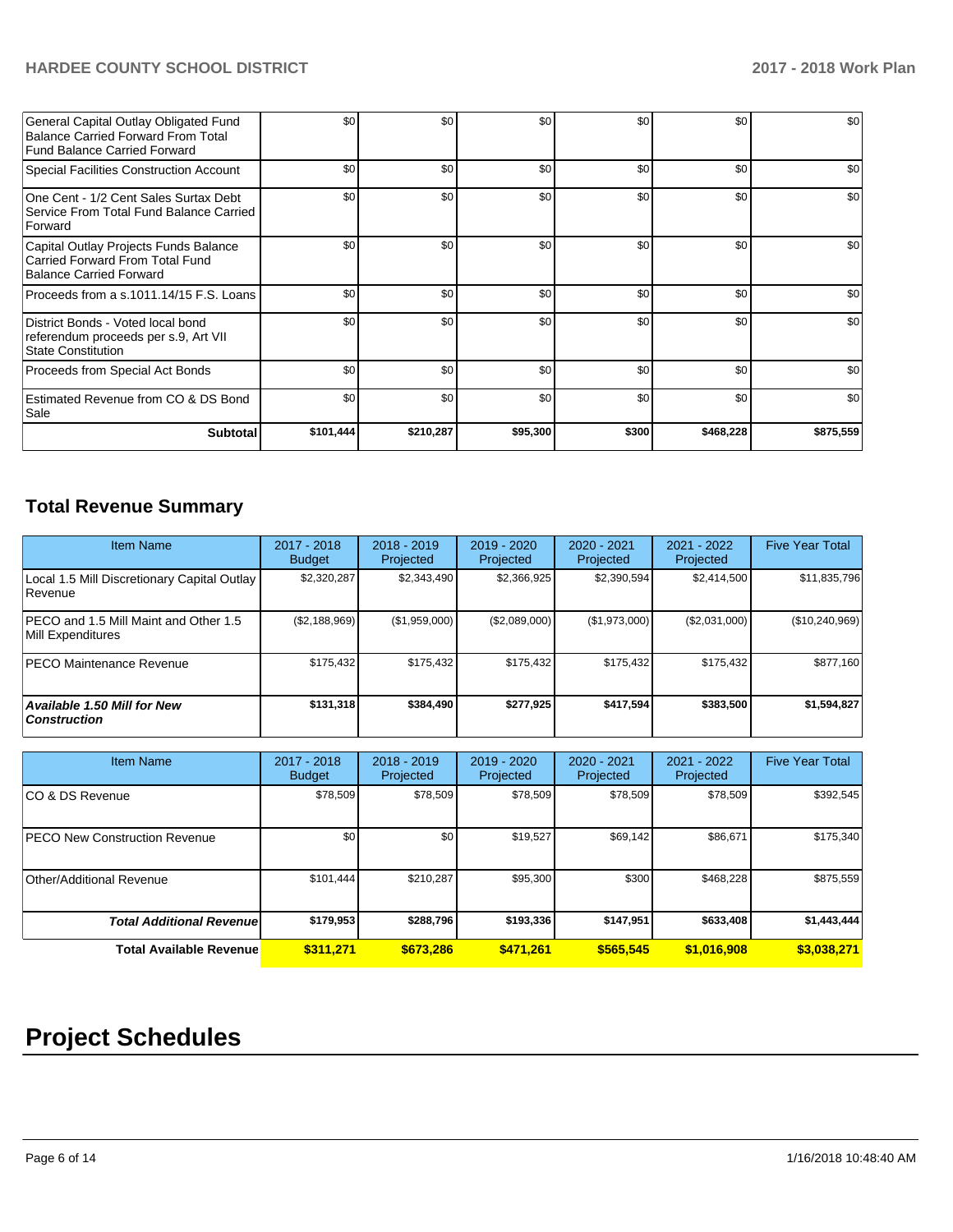# **Capacity Project Schedules**

A schedule of capital outlay projects necessary to ensure the availability of satisfactory classrooms for the projected student enrollment in K-12 programs.

| <b>Project Description</b> | Location                             |                          | 2017 - 2018    | 2018 - 2019 | $2019 - 2020$ | 2020 - 2021 | 2021 - 2022 | Total           | Funded |
|----------------------------|--------------------------------------|--------------------------|----------------|-------------|---------------|-------------|-------------|-----------------|--------|
| 10 room addition           | <b>HARDEE SENIOR</b><br><b>IHIGH</b> | Planned<br>Cost:         | \$0            | \$0         | \$217,547     | \$565,545   | \$1,016,908 | \$1,800,000 Yes |        |
|                            | <b>Student Stations:</b>             |                          | 0              |             | 0             |             | 175         | 175             |        |
|                            | <b>Total Classrooms:</b>             |                          | 0              |             | $\Omega$      | $\Omega$    | 7           |                 |        |
|                            | Gross Sq Ft:                         |                          | $\overline{0}$ |             | 0             | 0           | 10,800      | 10,800          |        |
|                            | <b>Planned Cost:</b>                 |                          | \$0            | \$0         | \$217,547     | \$565,545   | \$1,016,908 | \$1,800,000     |        |
|                            |                                      | <b>Student Stations:</b> | 0              | Λ           | $\Omega$      | ŋ           | 175         | 175             |        |
|                            |                                      | <b>Total Classrooms:</b> | $\mathbf{0}$   | 0           | $\bf{0}$      | 0           | 7           |                 |        |
|                            |                                      | Gross Sq Ft:             | $\bf{0}$       | ŋ           | $\bf{0}$      | ŋ           | 10,800      | 10,800          |        |

# **Other Project Schedules**

Major renovations, remodeling, and additions of capital outlay projects that do not add capacity to schools.

| <b>Project Description</b>                                                                            | Location                                           | 2017 - 2018<br><b>Actual Budget</b> | 2018 - 2019<br>Projected | 2019 - 2020<br>Projected | 2020 - 2021<br>Projected | 2021 - 2022<br>Projected | Total         | Funded |
|-------------------------------------------------------------------------------------------------------|----------------------------------------------------|-------------------------------------|--------------------------|--------------------------|--------------------------|--------------------------|---------------|--------|
| Renovate ten room building for<br>use by WES 5th grade (5)<br>rooms), 3 resource rooms and<br>2 labs. | <b>WAUCHULA</b><br>ELEMENTARY                      | \$0                                 | \$673,286                | \$158,714                | \$0                      | \$0                      | \$832,000 Yes |        |
| Paving                                                                                                | <b>WAUCHULA</b><br><b>ELEMENTARY</b>               | \$17,238                            | \$0                      | \$0                      | \$0                      | \$0                      | \$17,238 Yes  |        |
| Renovate stage flooring                                                                               | <b>HARDEE SENIOR HIGH</b>                          | \$15,196                            | \$0                      | \$0                      | \$0                      | \$0                      | \$15,196 Yes  |        |
| Renovate flooring in building 2                                                                       | <b>WAUCHULA</b><br><b>ELEMENTARY</b>               | \$9,850                             | \$0                      | \$0                      | \$0                      | \$0                      | \$9,850 Yes   |        |
| Remodel cafeteria                                                                                     | <b>HARDEE SENIOR HIGH</b>                          | \$59,000                            | \$0                      | \$0                      | \$0                      | \$0                      | \$59,000 Yes  |        |
| Added to reserves                                                                                     | <b>HARDEE</b><br>SUPERINTENDENT'S<br><b>OFFICE</b> | \$209,987                           | \$0                      | \$0                      | \$0                      | \$0                      | \$209,987 Yes |        |
| Renovate main water supply<br>lline.                                                                  | <b>NORTH WAUCHULA</b><br><b>ELEMENTARY</b>         | \$0                                 | \$0                      | \$95,000                 | \$0                      | \$0                      | \$95,000 Yes  |        |
|                                                                                                       |                                                    | \$311,271                           | \$673,286                | \$253,714                | \$0                      | \$0                      | \$1,238,271   |        |

## **Additional Project Schedules**

Any projects that are not identified in the last approved educational plant survey.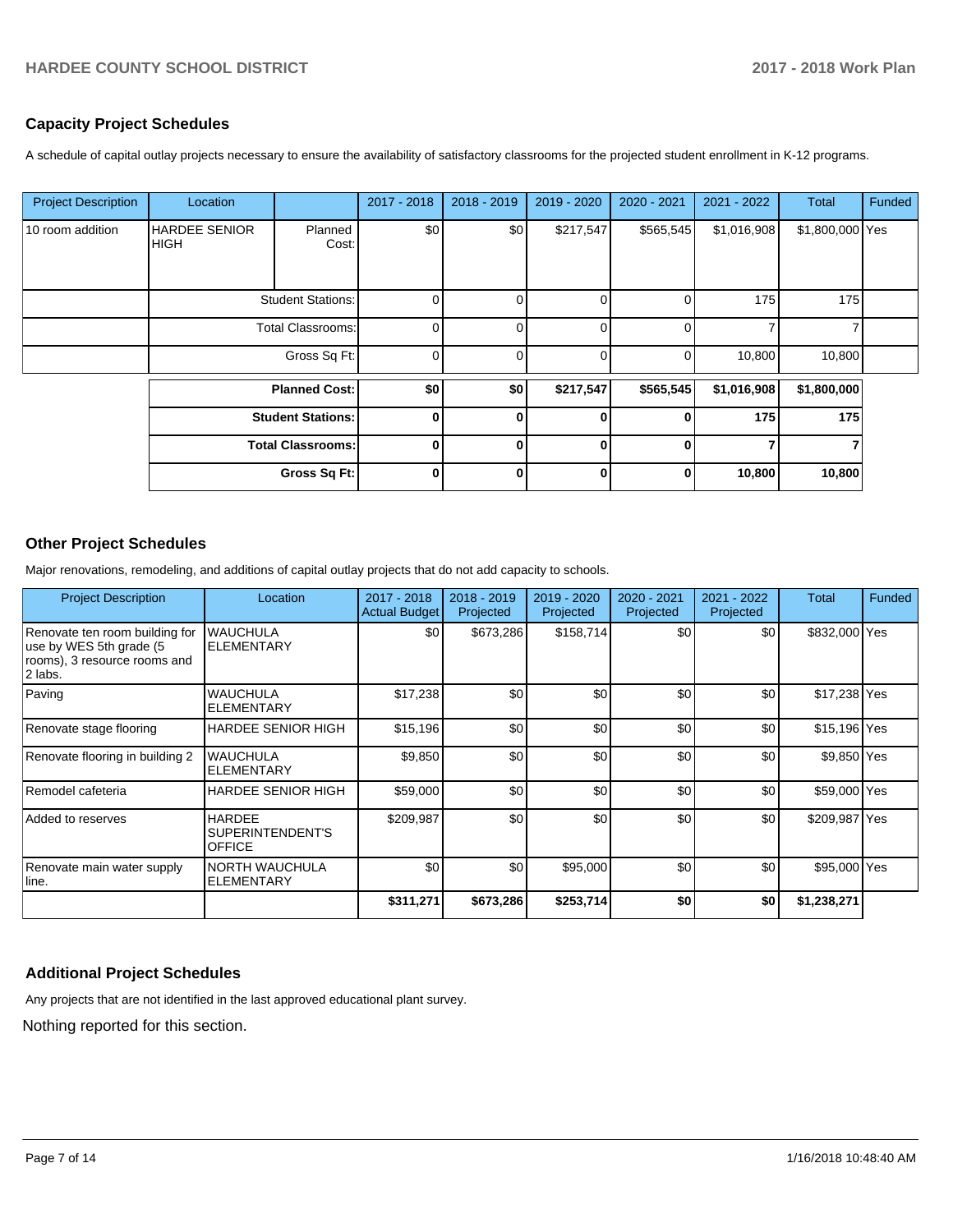## **Non Funded Growth Management Project Schedules**

Schedule indicating which projects, due to planned development, that CANNOT be funded from current revenues projected over the next five years.

Nothing reported for this section.

# **Tracking**

# **Capacity Tracking**

| Location                                                                   | $2017 -$<br>2018 Satis.<br>Stu. Sta. | Actual<br>$2017 -$<br><b>2018 FISH</b><br>Capacity | Actual<br>$2016 -$<br>2017<br><b>COFTE</b> | # Class<br>Rooms | Actual<br>Average<br>$2017 -$<br>2018 Class<br><b>Size</b> | Actual<br>$2017 -$<br>2018<br><b>Utilization</b> | <b>New</b><br>Stu.<br>Capacity | <b>New</b><br>Rooms to<br>be<br>Added/Re<br>moved | Projected<br>$2021 -$<br>2022<br><b>COFTE</b> | Projected<br>$2021 -$<br>2022<br><b>Utilization</b> | Projected<br>$2021 -$<br>2022 Class<br><b>Size</b> |
|----------------------------------------------------------------------------|--------------------------------------|----------------------------------------------------|--------------------------------------------|------------------|------------------------------------------------------------|--------------------------------------------------|--------------------------------|---------------------------------------------------|-----------------------------------------------|-----------------------------------------------------|----------------------------------------------------|
| <b>HARDEE SENIOR HIGH</b>                                                  | 1,657                                | 1,574                                              | 1,381                                      | 69               | 20                                                         | 88.00 %                                          | 175                            |                                                   | 1,403                                         | 80.00 %                                             | 18                                                 |
| HARDEE COMMUNITY<br><b>EDUCATION CENTER</b>                                | 0                                    | $\Omega$                                           | 0                                          | $\Omega$         | $\Omega$                                                   | 0.00%                                            | $\Omega$                       | $\Omega$                                          | $\Omega$                                      | 0.00%                                               | $\Omega$                                           |
| <b>BOWLING GREEN</b><br>ELEMENTARY                                         | 801                                  | 801                                                | 423                                        | 43               | 10                                                         | 53.00 %                                          | $\Omega$                       | $\Omega$                                          | 450                                           | 56.00 %                                             | 10                                                 |
| <b>ZOLFO ELEMENTARY</b>                                                    | 683                                  | 683                                                | 578                                        | 37               | 16 <sup>1</sup>                                            | 85.00 %                                          | $\Omega$                       | $\Omega$                                          | 500                                           | 73.00 %                                             | 14                                                 |
| <b>WAUCHULA</b><br>ELEMENTARY                                              | 1,136                                | 1,136                                              | 707                                        | 59               | 12                                                         | 62.00 %                                          | $\Omega$                       | $\Omega$                                          | 706                                           | 62.00 %                                             | 12                                                 |
| INORTH WAUCHULA<br>ELEMENTARY                                              | 648                                  | 648                                                | 547                                        | 36               | 15                                                         | 84.00 %                                          | $\Omega$                       | $\Omega$                                          | 500                                           | 77.00 %                                             | 14                                                 |
| <b>HARDEE COUNTY</b><br><b>COMMUNITY &amp;</b><br><b>RECREATION CENTER</b> | $\Omega$                             |                                                    |                                            | $\Omega$         | $\Omega$                                                   | 0.00%                                            | $\Omega$                       | $\Omega$                                          | $\Omega$                                      | 0.00%                                               | $\mathbf 0$                                        |
| IPIONEER ACADEMY                                                           | 85                                   | 85                                                 | 14                                         | 5                | 3                                                          | 16.00 %                                          | $\Omega$                       | $\Omega$                                          | 20                                            | 24.00 %                                             | 4                                                  |
| <b>HILLTOP</b><br>ELEMENTARY/HARDEE<br><b>JUNIOR HIGH</b>                  | 1,969                                | 1,772                                              | 1,593                                      | 90               | 18                                                         | 90.00 %                                          | $\Omega$                       | $\Omega$                                          | 1,545                                         | 87.00 %                                             | 17                                                 |
|                                                                            | 6,979                                | 6,699                                              | 5,243                                      | 339              | 15                                                         | 78.26 %                                          | 175                            |                                                   | 5,124                                         | 74.54 %                                             | 15                                                 |

The COFTE Projected Total (5,124) for 2021 - 2022 must match the Official Forecasted COFTE Total (5,124 ) for 2021 - 2022 before this section can be completed. In the event that the COFTE Projected Total does not match the Official forecasted COFTE, then the Balanced Projected COFTE Table should be used to balance COFTE.

| Projected COFTE for 2021 - 2022 |       |  |  |  |
|---------------------------------|-------|--|--|--|
| Elementary (PK-3)               | 1,678 |  |  |  |
| Middle (4-8)                    | 2,033 |  |  |  |
|                                 |       |  |  |  |

| <b>Grade Level Type</b> | <b>Balanced Projected</b><br>COFTE for 2021 - 2022 |
|-------------------------|----------------------------------------------------|
| Elementary (PK-3)       |                                                    |
| Middle (4-8)            |                                                    |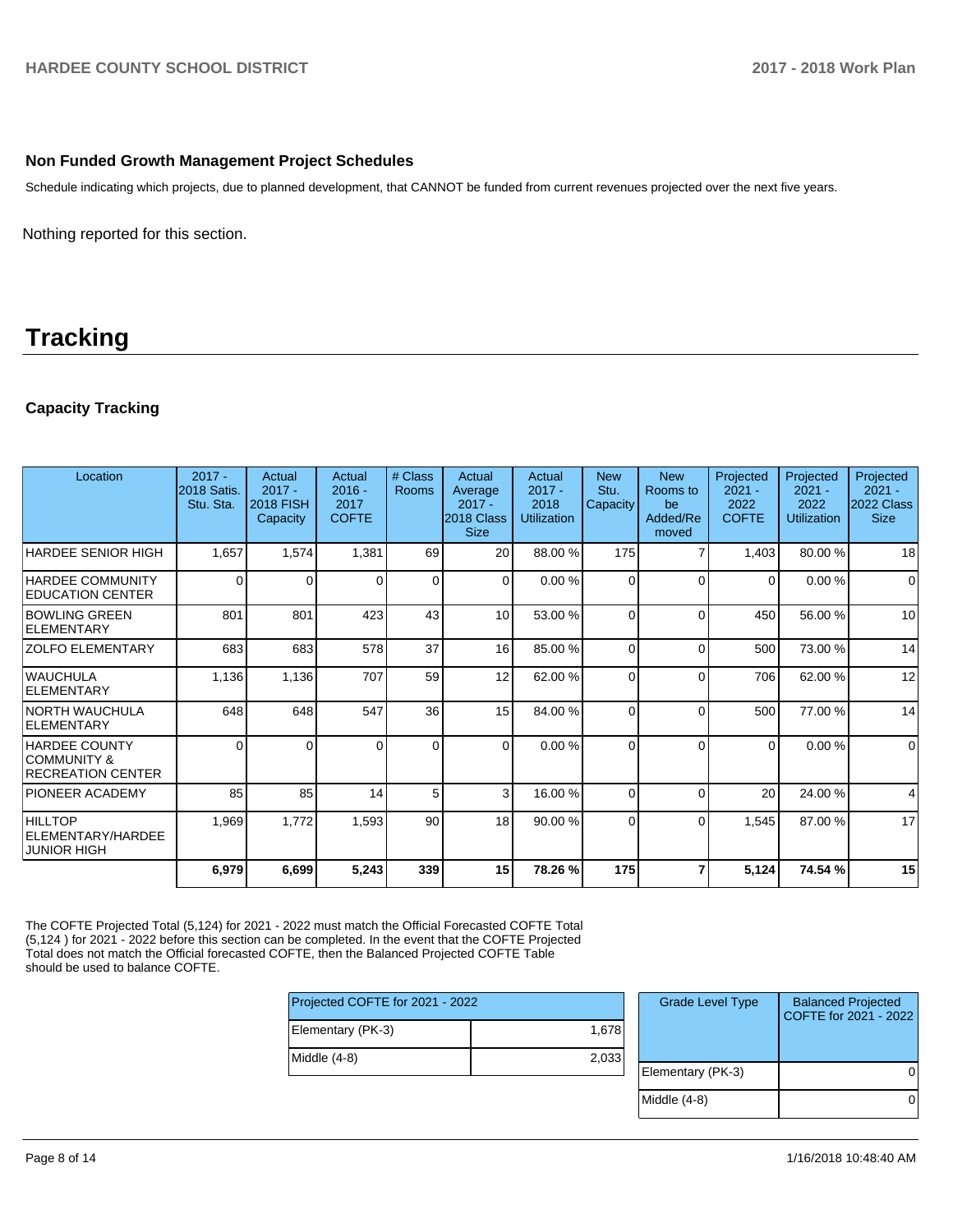| High (9-12) | 1,413 | High (9-12) | י ט   |
|-------------|-------|-------------|-------|
|             | 5,124 |             | 5,124 |

#### **Relocatable Replacement**

Number of relocatable classrooms clearly identified and scheduled for replacement in the school board adopted financially feasible 5-year district work program.

| _ocation                               | $-2018$<br>2017 | 2018 - 2019 | $2019 - 2020$ | 2020 - 2021 | $-2022$<br>2021 | Year 5 Total |
|----------------------------------------|-----------------|-------------|---------------|-------------|-----------------|--------------|
| <b>Total Relocatable Replacements:</b> |                 |             |               |             |                 |              |

#### **Charter Schools Tracking**

Information regarding the use of charter schools.

Nothing reported for this section.

## **Special Purpose Classrooms Tracking**

The number of classrooms that will be used for certain special purposes in the current year, by facility and type of classroom, that the district will, 1), not use for educational purposes, and 2), the co-teaching classrooms that are not open plan classrooms and will be used for educational purposes.

| School                                          | <b>School Type</b> | # of Elementary<br>K-3 Classrooms | # of Middle 4-8<br><b>Classrooms</b> | # of High $9-12$<br><b>Classrooms</b> | # of $ESE$<br>Classrooms | # of Combo<br><b>Classrooms</b> | Total<br><b>Classrooms</b> |
|-------------------------------------------------|--------------------|-----------------------------------|--------------------------------------|---------------------------------------|--------------------------|---------------------------------|----------------------------|
| HARDEE SENIOR HIGH                              | Educational        |                                   |                                      |                                       |                          |                                 | 3                          |
| <b>BOWLING GREEN ELEMENTARY</b>                 | Educational        | 10                                |                                      |                                       |                          |                                 | 19                         |
| <b>ZOLFO ELEMENTARY</b>                         | Educational        |                                   |                                      |                                       |                          |                                 |                            |
| WAUCHULA ELEMENTARY                             | Educational        |                                   |                                      |                                       |                          |                                 |                            |
| INORTH WAUCHULA<br><b>IELEMENTARY</b>           | Educational        |                                   |                                      |                                       |                          |                                 | 3                          |
| HILLTOP ELEMENTARY/HARDEE<br><b>JUNIOR HIGH</b> | Educational        |                                   |                                      |                                       |                          |                                 | 5                          |
| <b>Total Educational Classrooms:</b>            | 16                 | 10                                |                                      |                                       |                          | 32                              |                            |

| School                               | School Type | $\parallel$ # of Elementary $\parallel$ # of Middle 4-8 $\parallel$ # of High 9-12<br><b>K-3 Classrooms I</b> | <b>Classrooms</b> | <b>Classrooms</b> | # of $ESE$<br><b>Classrooms</b> | # of Combo<br><b>Classrooms</b> | Total<br><b>Classrooms</b> |
|--------------------------------------|-------------|---------------------------------------------------------------------------------------------------------------|-------------------|-------------------|---------------------------------|---------------------------------|----------------------------|
| <b>Total Co-Teaching Classrooms:</b> |             |                                                                                                               |                   |                   |                                 | 0                               | 0                          |

## **Infrastructure Tracking**

**Necessary offsite infrastructure requirements resulting from expansions or new schools. This section should include infrastructure information related to capacity project schedules and other project schedules (Section 4).**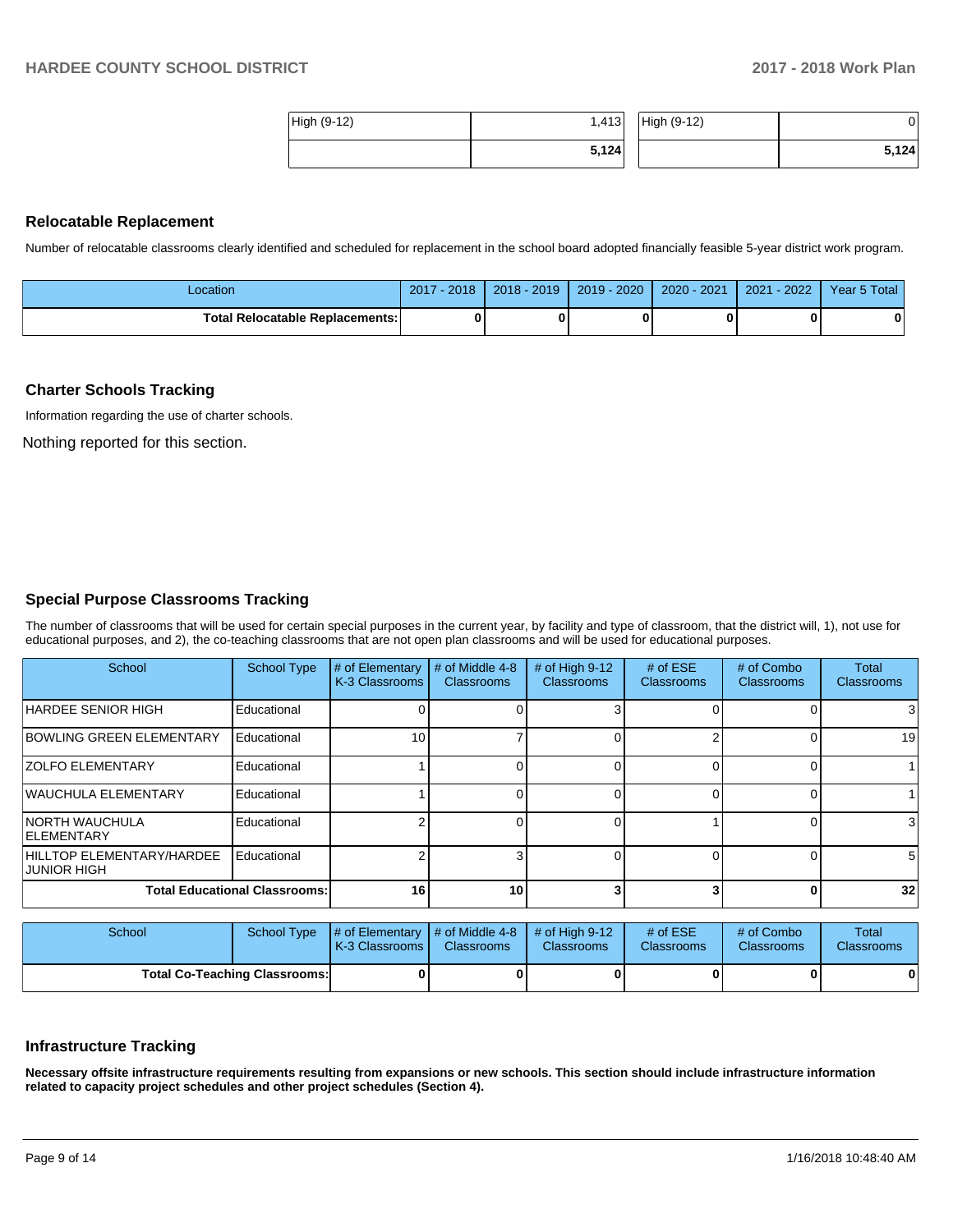Not Specified

**Proposed location of planned facilities, whether those locations are consistent with the comprehensive plans of all affected local governments, and recommendations for infrastructure and other improvements to land adjacent to existing facilities. Provisions of 1013.33(12), (13) and (14) and 1013.36 must be addressed for new facilities planned within the 1st three years of the plan (Section 5).** 

Not Specified

**Consistent with Comp Plan?** No

#### **Net New Classrooms**

The number of classrooms, by grade level and type of construction, that were added during the last fiscal year.

| List the net new classrooms added in the 2016 - 2017 fiscal year.                                                                                       |                              |                            |                                |                        | List the net new classrooms to be added in the 2017 - 2018 fiscal<br>year. |                            |                                |                      |
|---------------------------------------------------------------------------------------------------------------------------------------------------------|------------------------------|----------------------------|--------------------------------|------------------------|----------------------------------------------------------------------------|----------------------------|--------------------------------|----------------------|
| "Classrooms" is defined as capacity carrying classrooms that are added to increase<br>capacity to enable the district to meet the Class Size Amendment. |                              |                            |                                |                        | Totals for fiscal year 2017 - 2018 should match totals in Section 15A.     |                            |                                |                      |
| Location                                                                                                                                                | $2016 - 2017$ #<br>Permanent | $2016 - 2017$ #<br>Modular | $2016 - 2017$ #<br>Relocatable | $2016 - 2017$<br>Total | $2017 - 2018$ #<br>Permanent                                               | $2017 - 2018$ #<br>Modular | $2017 - 2018$ #<br>Relocatable | 2017 - 2018<br>Total |
| Elementary (PK-3)                                                                                                                                       |                              |                            |                                |                        |                                                                            |                            |                                |                      |
| Middle (4-8)                                                                                                                                            |                              |                            |                                |                        |                                                                            |                            |                                |                      |
| High (9-12)                                                                                                                                             |                              |                            |                                |                        |                                                                            |                            |                                |                      |
|                                                                                                                                                         |                              |                            |                                |                        | ŋ                                                                          |                            |                                |                      |

## **Relocatable Student Stations**

Number of students that will be educated in relocatable units, by school, in the current year, and the projected number of students for each of the years in the workplan.

| <b>Site</b>                                           | 2017 - 2018 | $2018 - 2019$ | 2019 - 2020 | 2020 - 2021 | 2021 - 2022  | 5 Year Average |
|-------------------------------------------------------|-------------|---------------|-------------|-------------|--------------|----------------|
| HILLTOP ELEMENTARY/HARDEE JUNIOR HIGH                 | 44          | U             | 0           | $\Omega$    |              | 9              |
| IHARDEE SENIOR HIGH                                   | 250         | 225           | 225         | 225         | 225          | 230            |
| HARDEE COMMUNITY EDUCATION CENTER                     |             |               | 0           | ∩           |              | $\Omega$       |
| <b>BOWLING GREEN ELEMENTARY</b>                       | 144         |               | Οl          | 0           |              | 29             |
| <b>ZOLFO ELEMENTARY</b>                               |             |               | Οl          | $\Omega$    | 0            | 0              |
| WAUCHULA ELEMENTARY                                   | 108         | 72            | 72          | 72          | 72           | 79             |
| NORTH WAUCHULA ELEMENTARY                             | 0           | 0             | 01          | 0           | 0            | $\Omega$       |
| <b>IPIONEER ACADEMY</b>                               | 85          | 45            | 45          | 45          | 45           | 53             |
| HARDEE COUNTY COMMUNITY & RECREATION<br><b>CENTER</b> |             |               | 0           | $\Omega$    | <sup>0</sup> | $\Omega$       |
| Totals for HARDEE COUNTY SCHOOL DISTRICT              |             |               |             |             |              |                |
| Total students in relocatables by year.               | 631         | 342           | 342         | 342         | 342          | 400            |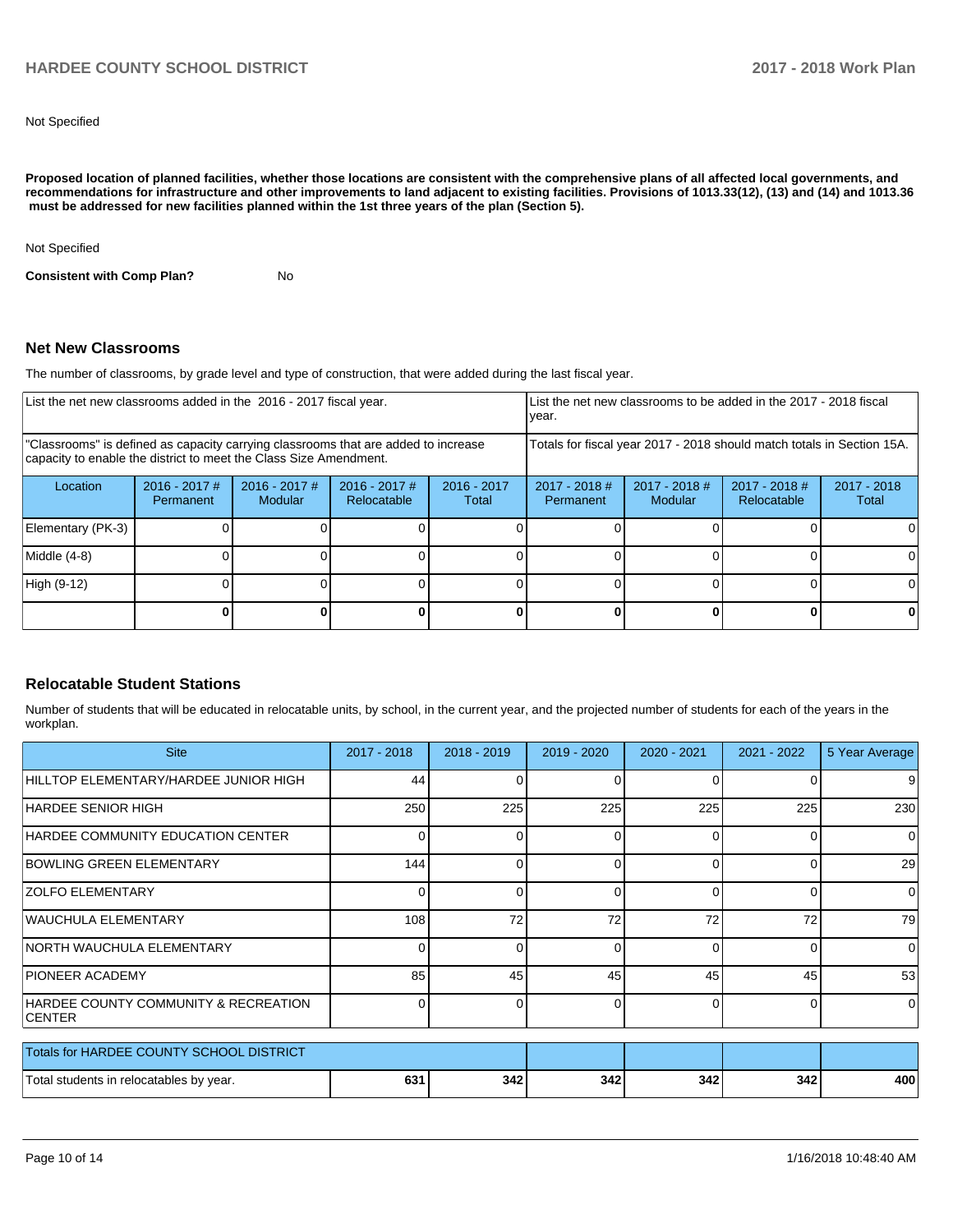# **HARDEE COUNTY SCHOOL DISTRICT 2017 - 2018 Work Plan**

| Total number of COFTE students projected by year. | 5,221 | 5,202 | 5,182 | 5,163 | 5.1241 | 5,178 |
|---------------------------------------------------|-------|-------|-------|-------|--------|-------|
| Percent in relocatables by year.                  | 12 %  | 7%    | 7%    | 7%    | 7%     | 8 %   |

# **Leased Facilities Tracking**

Exising leased facilities and plans for the acquisition of leased facilities, including the number of classrooms and student stations, as reported in the educational plant survey, that are planned in that location at the end of the five year workplan.

| Location                                               | # of Leased<br>Classrooms 2017 -<br>2018 | <b>FISH Student</b><br><b>Stations</b> | Owner | # of Leased<br>Classrooms 2021 -<br>2022 | <b>FISH Student</b><br><b>Stations</b> |
|--------------------------------------------------------|------------------------------------------|----------------------------------------|-------|------------------------------------------|----------------------------------------|
| HARDEE SENIOR HIGH                                     |                                          |                                        |       |                                          | O.                                     |
| <b>BOWLING GREEN ELEMENTARY</b>                        | O                                        |                                        |       |                                          | 0                                      |
| <b>ZOLFO ELEMENTARY</b>                                | ∩                                        |                                        |       | ∩                                        | 0                                      |
| WAUCHULA ELEMENTARY                                    | $\Omega$                                 |                                        |       | n                                        | 0                                      |
| INORTH WAUCHULA ELEMENTARY                             | $\Omega$                                 | ∩                                      |       | $\Omega$                                 | ΩI                                     |
| HARDEE COUNTY COMMUNITY & RECREATION<br><b>ICENTER</b> | $\Omega$                                 |                                        |       | n                                        | ΩI                                     |
| <b>PIONEER ACADEMY</b>                                 | O                                        |                                        |       |                                          | ΩI                                     |
| HILLTOP ELEMENTARY/HARDEE JUNIOR HIGH                  | U                                        |                                        |       |                                          | ΩI                                     |
| HARDEE COMMUNITY EDUCATION CENTER                      | 0                                        |                                        |       |                                          | ΩI                                     |
|                                                        | 0                                        | Λ                                      |       |                                          | 0                                      |

# **Failed Standard Relocatable Tracking**

Relocatable units currently reported by school, from FISH, and the number of relocatable units identified as 'Failed Standards'.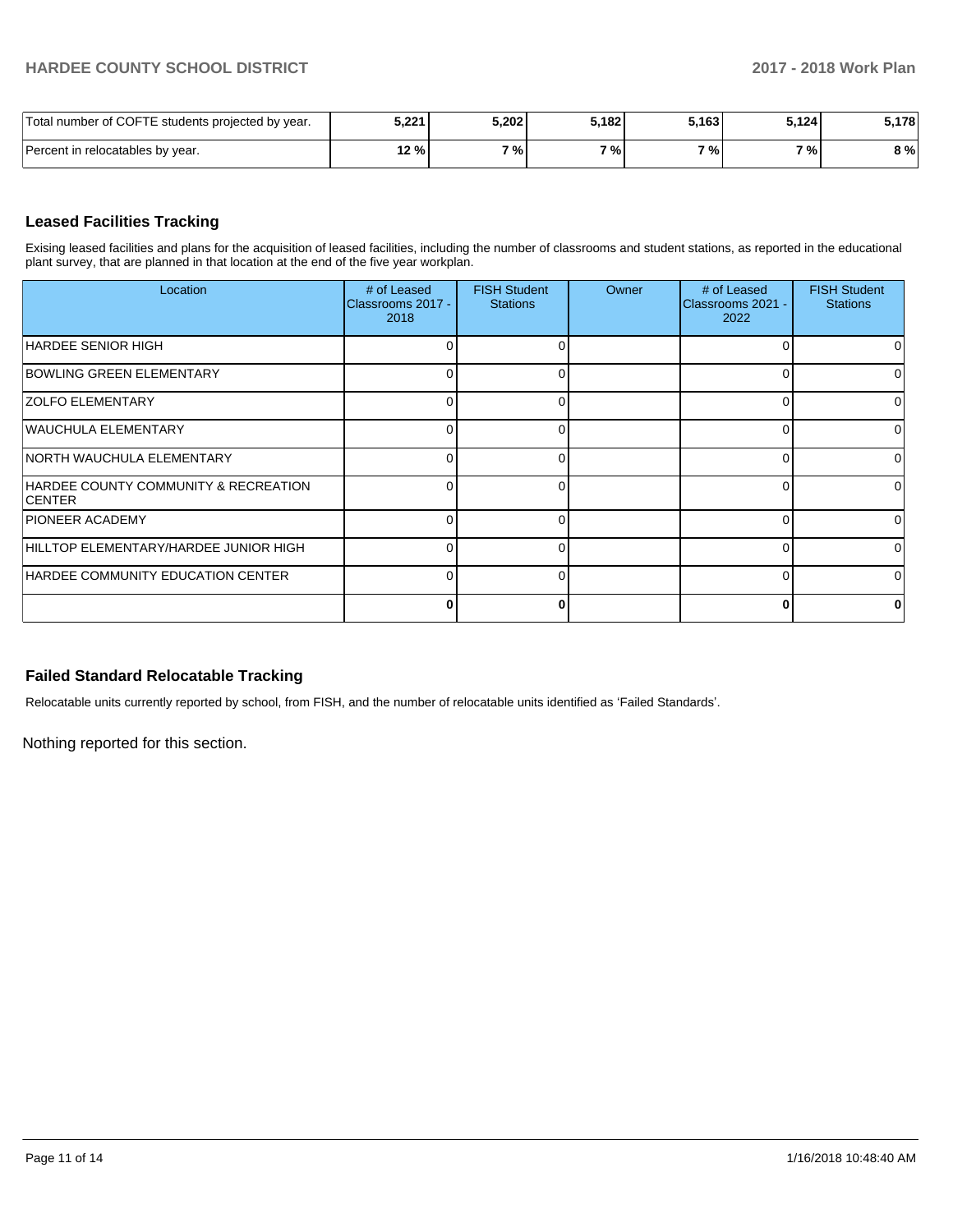# **Planning**

### **Class Size Reduction Planning**

**Plans approved by the school board that reduce the need for permanent student stations such as acceptable school capacity levels, redistricting, busing, year-round schools, charter schools, magnet schools, public-private partnerships, multitrack scheduling, grade level organization, block scheduling, or other alternatives.**

Hardee County School Board changed zoning for elementary school students in 2006-07 and 2007-08 to assign students to the new Hilltop Elementary school and to relieve overcrowding at other elementary schools.

All elementary schools in Hardee County are designated as public schools of choice with controlled open enrollment.

Hardee County School Board remodeled building #8 for five classrooms at Wauchula Elementary. The building had been used at the adjacent old Jr. High campus. If needed, the Board could authorize remodeling building #10 (5 classrooms, 3 resource rooms and 2 labs) to increase capacity at Wauchula Elementary. Building #10 is currently vacant at the adjacent old Jr. High campus.

#### **School Closure Planning**

**Plans for the closure of any school, including plans for disposition of the facility or usage of facility space, and anticipated revenues.** 

None.

# **Long Range Planning**

#### **Ten-Year Maintenance**

District projects and locations regarding the projected need for major renovation, repair, and maintenance projects within the district in years 6-10 beyond the projects plans detailed in the five years covered by the work plan.

Nothing reported for this section.

## **Ten-Year Capacity**

Schedule of capital outlay projects projected to ensure the availability of satisfactory student stations for the projected student enrollment in K-12 programs for the future 5 years beyond the 5-year district facilities work program.

Nothing reported for this section.

#### **Ten-Year Planned Utilization**

Schedule of planned capital outlay projects identifying the standard grade groupings, capacities, and planned utilization rates of future educational facilities of the district for both permanent and relocatable facilities.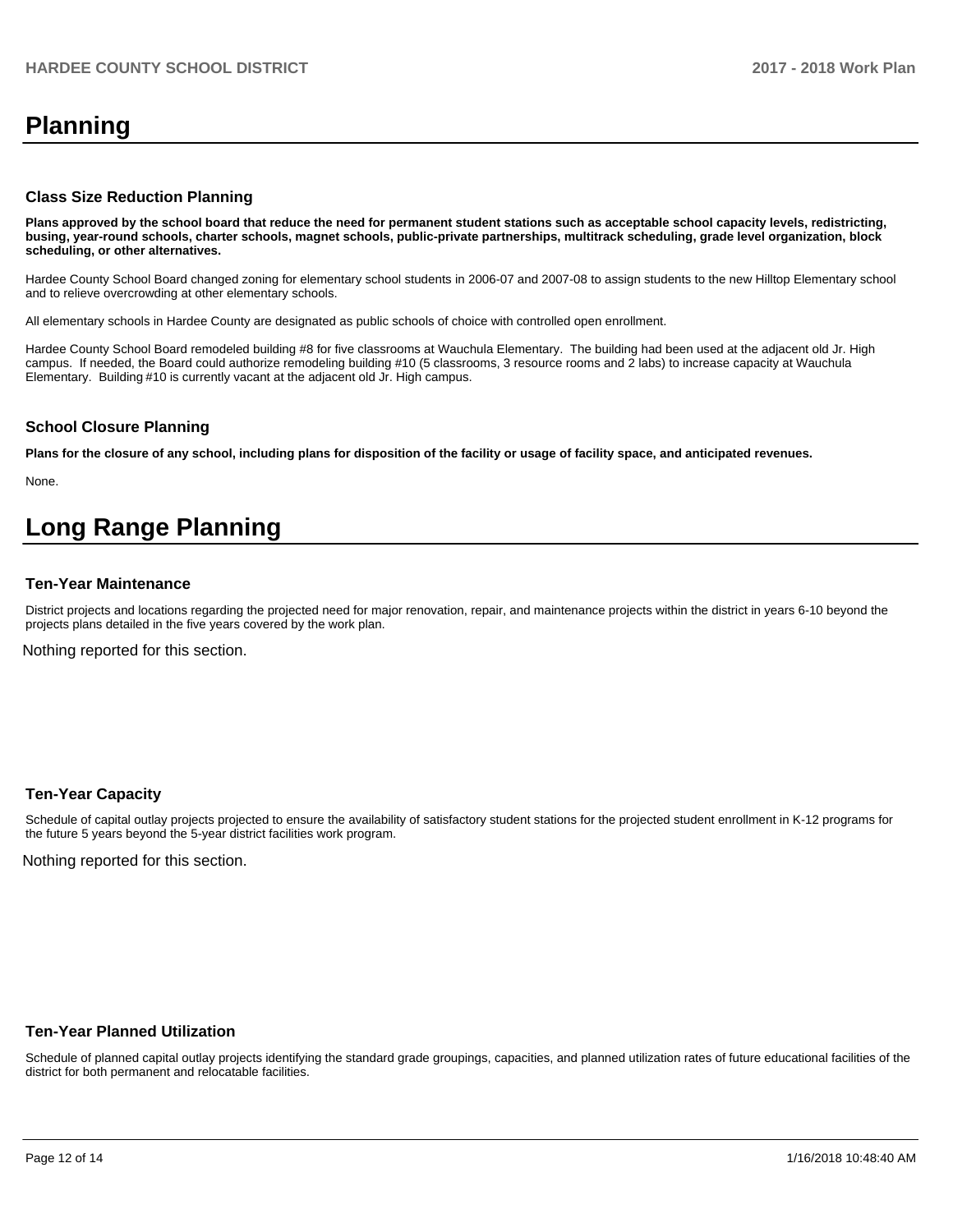# **HARDEE COUNTY SCHOOL DISTRICT 2017 - 2018 Work Plan**

| <b>Grade Level Projections</b>  | <b>FISH</b><br><b>Student</b><br><b>Stations</b> | <b>Actual 2016 -</b><br><b>2017 FISH</b><br>Capacity | Actual<br>$2016 -$<br>2017<br><b>COFTE</b> | Actual 2016 - 2017<br><b>Utilization</b> | Actual 2017 - 2018 / 2026 - 2027 new<br>Student Capacity to be added/removed | Projected 2026<br><b>2027 COFTE</b> | Projected 2026 -<br>2027 Utilization |
|---------------------------------|--------------------------------------------------|------------------------------------------------------|--------------------------------------------|------------------------------------------|------------------------------------------------------------------------------|-------------------------------------|--------------------------------------|
| Elementary - District<br>Totals | 3,268                                            | 3,268                                                | 2,255.15                                   | 69.00 %                                  |                                                                              |                                     | 0.00 %                               |
| Middle - District Totals        | 1.969                                            | 1.772                                                | ,592.82                                    | 89.90 %                                  |                                                                              |                                     | 0.00%                                |
| High - District Totals          | 1.657                                            | 1,574                                                | .381.04                                    | 87.74 %                                  |                                                                              |                                     | 0.00 %                               |
| Other - ESE, etc                | 739                                              | 85                                                   | 13.52                                      | 16.47 %                                  |                                                                              |                                     | 0.00%                                |
|                                 | 7,633                                            | 6,699                                                | 5,242.53                                   | 78.26 %                                  |                                                                              |                                     | 0.00%                                |

**Combination schools are included with the middle schools for student stations, capacity, COFTE and utilization purposes because these facilities all have a 90% utilization factor. Use this space to explain or define the grade groupings for combination schools.** 

No comments to report.

## **Ten-Year Infrastructure Planning**

Nothing reported for this section.

#### **Twenty-Year Maintenance**

District projects and locations regarding the projected need for major renovation, repair, and maintenance projects within the district in years 11-20 beyond the projects plans detailed in the five years covered by the work plan.

Nothing reported for this section.

## **Twenty-Year Capacity**

Schedule of capital outlay projects projected to ensure the availability of satisfactory student stations for the projected student enrollment in K-12 programs for the future 11-20 years beyond the 5-year district facilities work program.